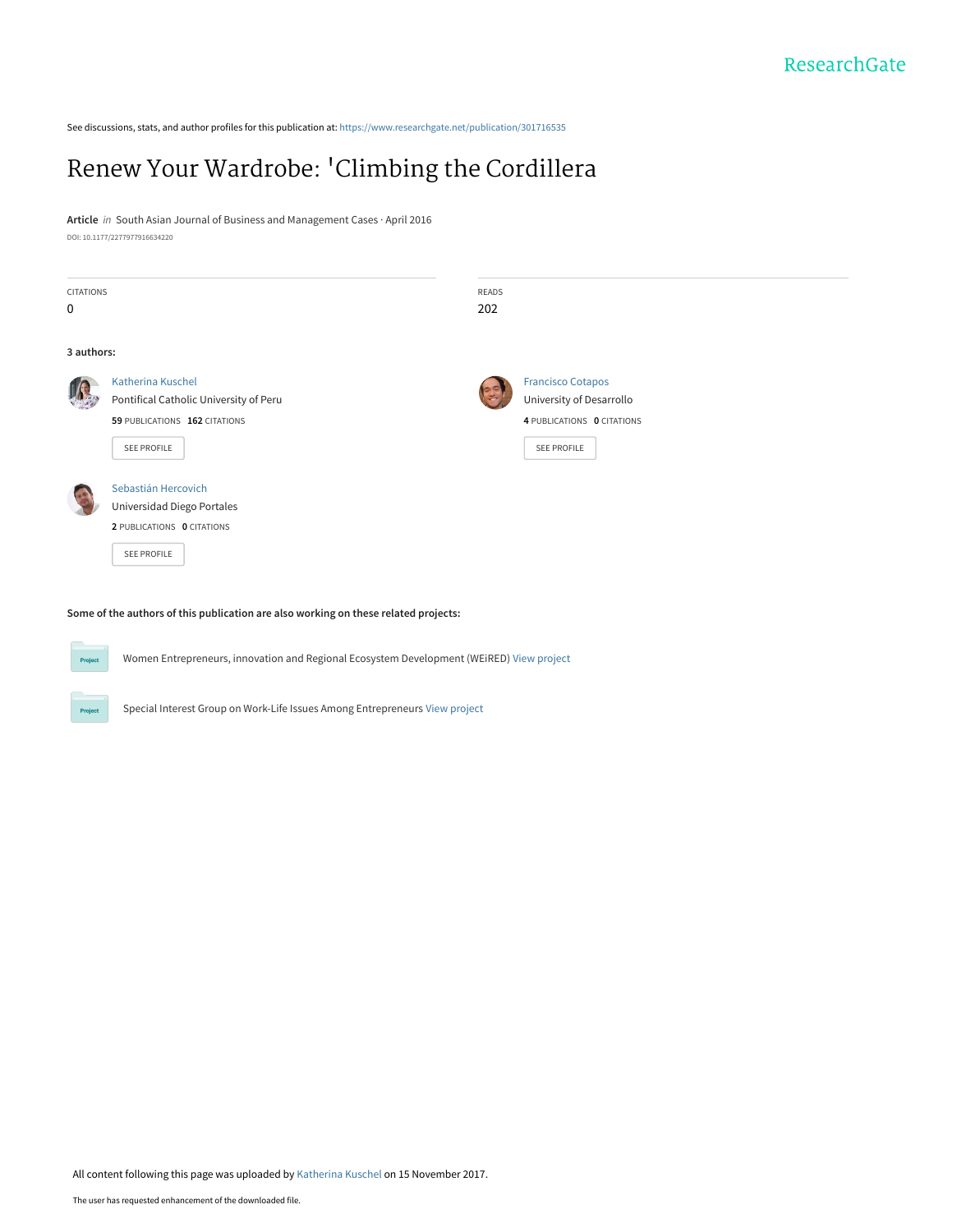# **Renew Your Wardrobe: 'Climbing the Cordillera'**

South Asian Journal of Business and Management Cases 5(1) 1–8 © 2016 Birla Institute of Management Technology SAGE Publications sagepub.in/home.nav DOI: 10.1177/2277977916634220 http://bmc.sagepub.com

**Katherina Kuschel1 Francisco Cotapos2 Sebastián Hercovich3**

# (S)SAGF

#### **Abstract**

Celilia Membrado is the founder of a marketplace platform for buying and selling second-hand fashionable clothes, which was established in Argentina in 2014. Cecilia needs to take her business to a global scale, starting with opening operations in Chile. The case details all the initiatives taken by the entrepreneur in her start-up and to resolve the issues on her journey to achieve success to the case is largely developed from primary sources.

#### **Keywords**

E-Commerce, marketplace, Latin America, scaling, apparel

# **Introduction**

Cecilia Membrado was a passionate woman about her start-up; in fact, she was passionate about everything in her life. Her project consisted of a marketplace platform of buying and selling second-hand fashionable women clothing. In 2014, she worked in Argentina, and she had traction. Cecilia was 32 years old when she was giving her husband a New Year's hug—the year 2015 was just beginning and she wondered how to scale her business.

**Disclaimer**: This case is written for classroom discussion and is not intended to illustrate either effective or ineffective handling of an administrative situation or to represent successful or unsuccessful managerial decision-making or endorse the views of the management.

**Corresponding author:**

<sup>1</sup> Assistant Professor, School of Economics and Business, Universidad del Desarrollo, Santiago, Chile.

<sup>&</sup>lt;sup>2</sup> Research Assistant, School of Economics and Business, Universidad del Desarrollo, Santiago, Chile.

<sup>&</sup>lt;sup>3</sup> Lecturer, School of Communication, Universidad del Desarrollo, Santiago, Chile.

Katherina Kuschel, School of Economics and Business, Universidad del Desarrollo, Santiago 12587, Chile. E-mail: kathykuschel@gmail.com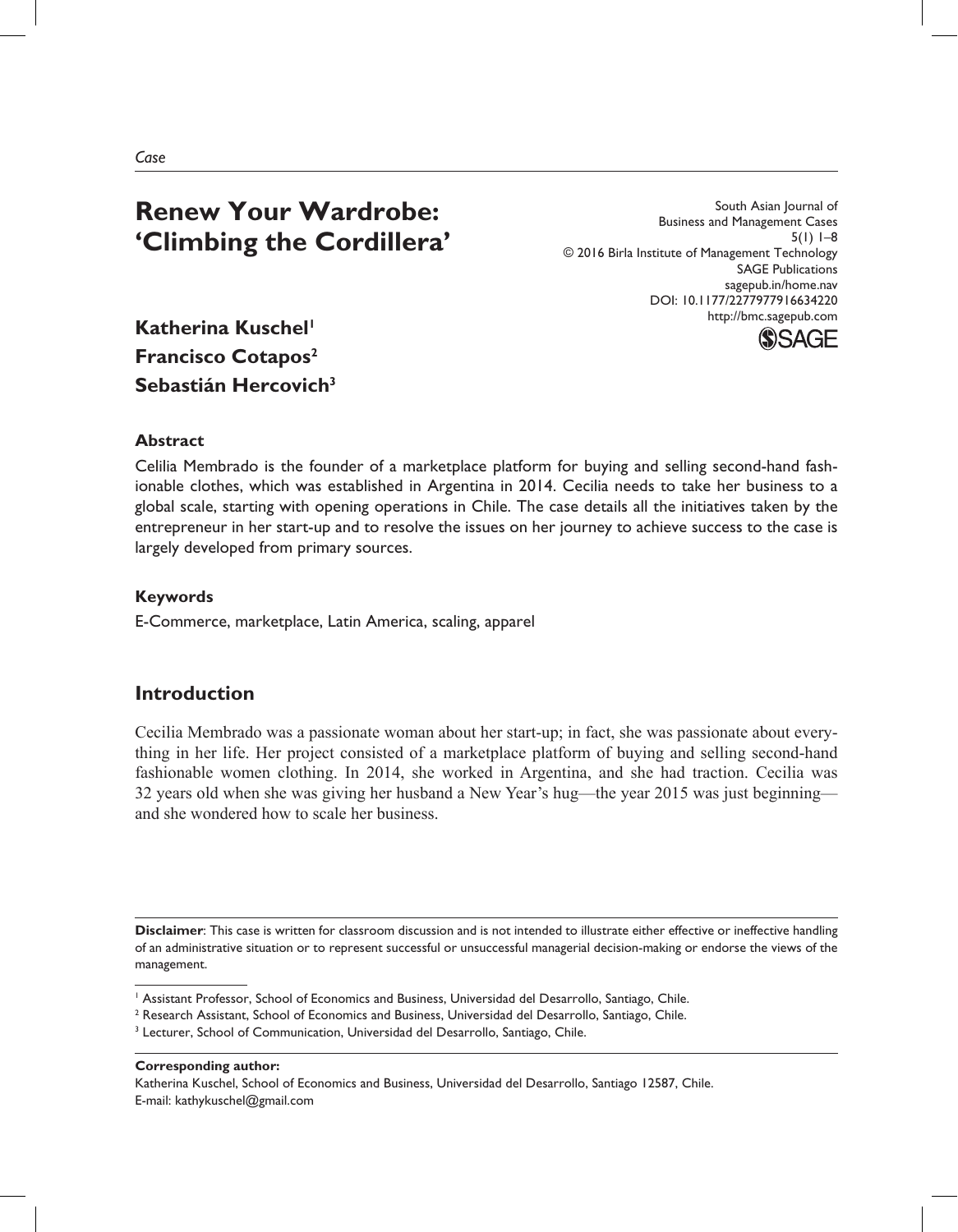#### **The Entrepreneur**

Cecilia Membrado has a degree in Business Administration from the San Andres University, Buenos Aires, Argentina. After college, she quickly found work due to her vast internship experience in different companies. She always considered herself a restless and creative person. That is to say, she constantly had innumerable ideas and was fascinated by the fact that technology simplifies people's lives. When she was in college, Cecilia sacrificed her holidays working. She learned of the multiple industries that the market offered, but what interested her most was the retail area. One of the internships that marked her work experience was at the multinational company, Nike (in which she developed her skills as a professional and had an excellent performance). When the managers wanted to keep her in the company, she preferred to continue to explore fashion and massive consumerism, working at Falabella, VIU S. A., Rapsodia and Mercado Libre. In those years, she complemented her studies with a graduate degree in Marketing at the Catholic University in Argentina.

#### **Her First Attempt**

In 2008, Cecilia travelled to New York and found a great opportunity. During her stay, she ordered food online and asked herself—Would this idea work in Argentina?

On returning, with no experience in web mastering, she started a food delivery web page called *E-quépedimos*. She contacted several restaurants to be associated with the project, all the while working at Falabella. After a year, she realized that in order to succeed in the e-Commerce industry, the whole team needed to invest all of their time in business planning. This was the end of *E-quépedimos.*

#### **The Birth of 'Renew your Wardrobe'**

With the notion of how the online market worked, Cecilia decided she wanted to dedicate herself to technological entrepreneurship. For this reason, in 2013 (along with her husband) she started 'RenováTuVestidor' (Renew your Wardrobe). This is a website dedicated to the marketplace, specifically in purchase and sale of second-hand, 'cool' clothing for women. The interface worked as follows the user creates a profile, where they can freely publish all the clothes they wanted to sell. 'Renew your Wardrobe' was responsible of confirming that the clothing to be published on the platform was in good condition. When a sale was set up, they were in charge of shipping. For this they entered into an alliance with the shipping company *Organización Coordinadora Argentina*. Finally, the vendor charged all the revenues earned by sales at the end of the month. Most e-Commerce companies have a business model in which their proceeds come from selling advertising spaces within their website. Cecilia, on the other hand, wanted her site to be 'clean'. Thus, instead of crowding it with banners, she chose to charge a 30 per cent commission to vendors on their net sales. At first it was not easy. Cecilia did not want to finance the project with bank loans. Hence, she started working at Mercado Libre, in the fashion and sports area, as Category Manager. While she was working there, she was developing 'Renew your Wardrobe'. This involved investing most of her salary and considerable personal sacrifices, given the long working hours. After a year of reconciling both projects, she decided to quit Mercado Libre and engage 100 per cent to her start-up.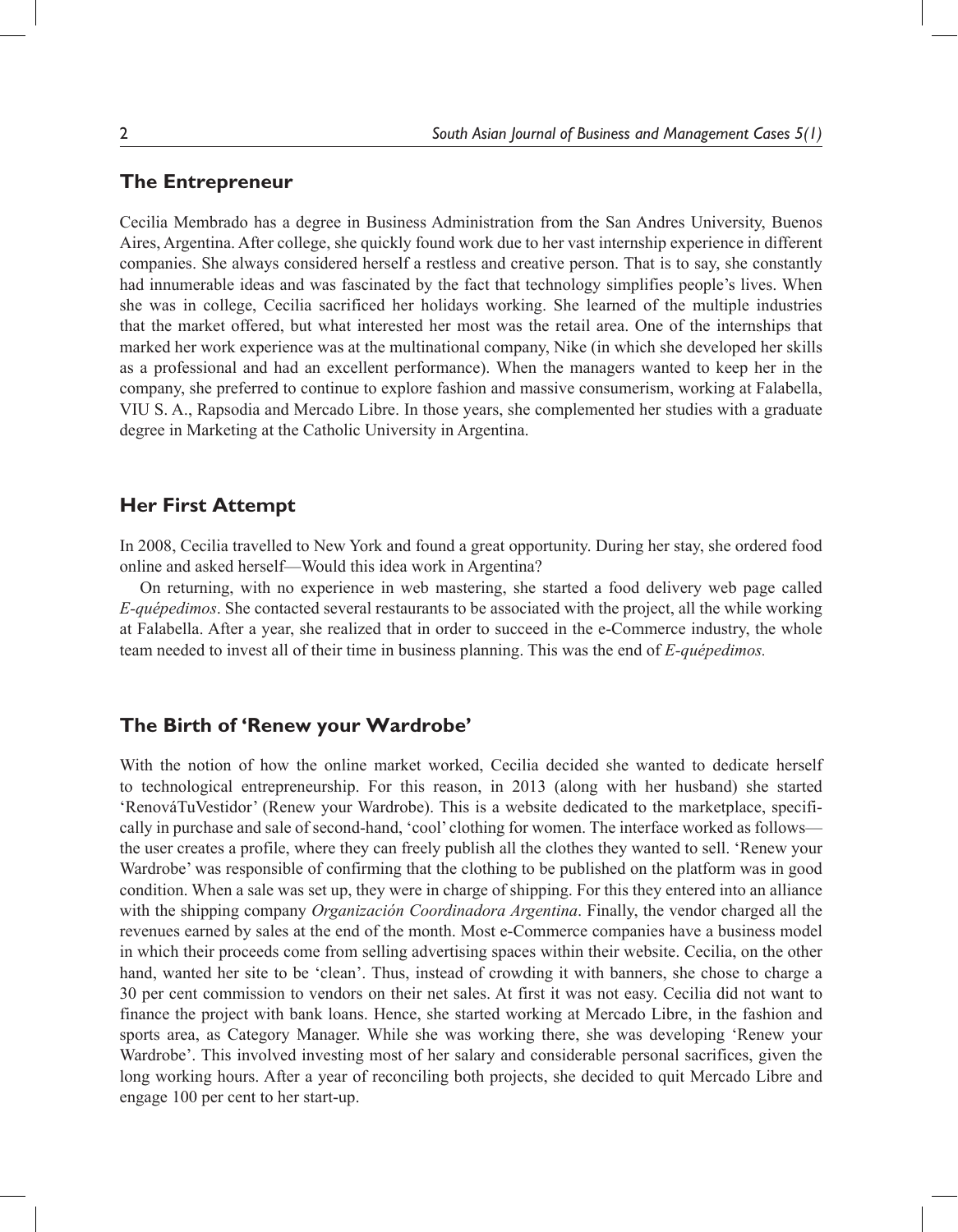*Kuschel et al.* 3

#### **The Team**

At this point, Cecilia received help from two people who were dedicated to the development of the website. Managing people was a major challenge. She knew how to overcome it, given her previous experience:

"At the beginning it was very diffcult. I had worked in companies for 10 years. In these [years] I started at 9 am, and was used to having a boss to guide me. Now I have to do my routine and my team's, which was a little hard because I am a very picky person, and do many things at once. Which means I also have to adjust to the time of the team and understand that not everyone feels about your project the way I do"

The first office where the team worked was very small and the members sat at the same table. Despite how uncomfortable it could be for all to work there, it helped to consolidate ideas efficiently and created closeness between all the areas of the company. There were a few instances, for example, if the manager of customer service had problems with a consumer, the programming manager could develop solutions for such problems and immediately correct the website. Figure A1 depicts the organization Flow Chart as in 2014. Cecilia gradually built the company culture, promoting teamwork and productivity, scheduling accordingly to the members. Particularly, those in charge of the programming area (IT) needed more time to do their work, so they were given the possibility to access the benefit of home office. Figure B1 highlights the important milestones reached from2013 to 2015.

# **The Target Market l**

'Renew your Wardrobe' targets women between the ages of 15 and 38 years, of socioeconomic stratum, with a medium–high level of education, a modern lifestyle and fashion knowledge, and are interested in quality clothes and brands. They are women who seek greater benefit for a lower price. In Argentina, fashion is very important and quickly evolving. Cecilia and her staff were responsible for keeping trends up to date, since the target market was changing constantly as new fashion trends were appearing. Moreover, the potential users dynamics differ from one country to the other (Figure C1).

# **Advertising Channels**

At the beginning, most of the investment was for online marketing, to make the project known through and different social networks and on websites, such as Facebook, Instagram, YouTube, and investment in Google AdWords. They needed the people to find the page while surfing the internet.

#### **Marketplaces as Competition**

'Renew your Wardrobe' defined the offline sellers as their competition, that is, people who did not use the internet tools to sell their clothes, such as those participating in different thrift shops and garage sales. Competition was also considered to be the vendors who used social networks (such as Facebook, Instagram, etc.) to sell second-hand or new clothes. Cecilia's plan was to formalize this market through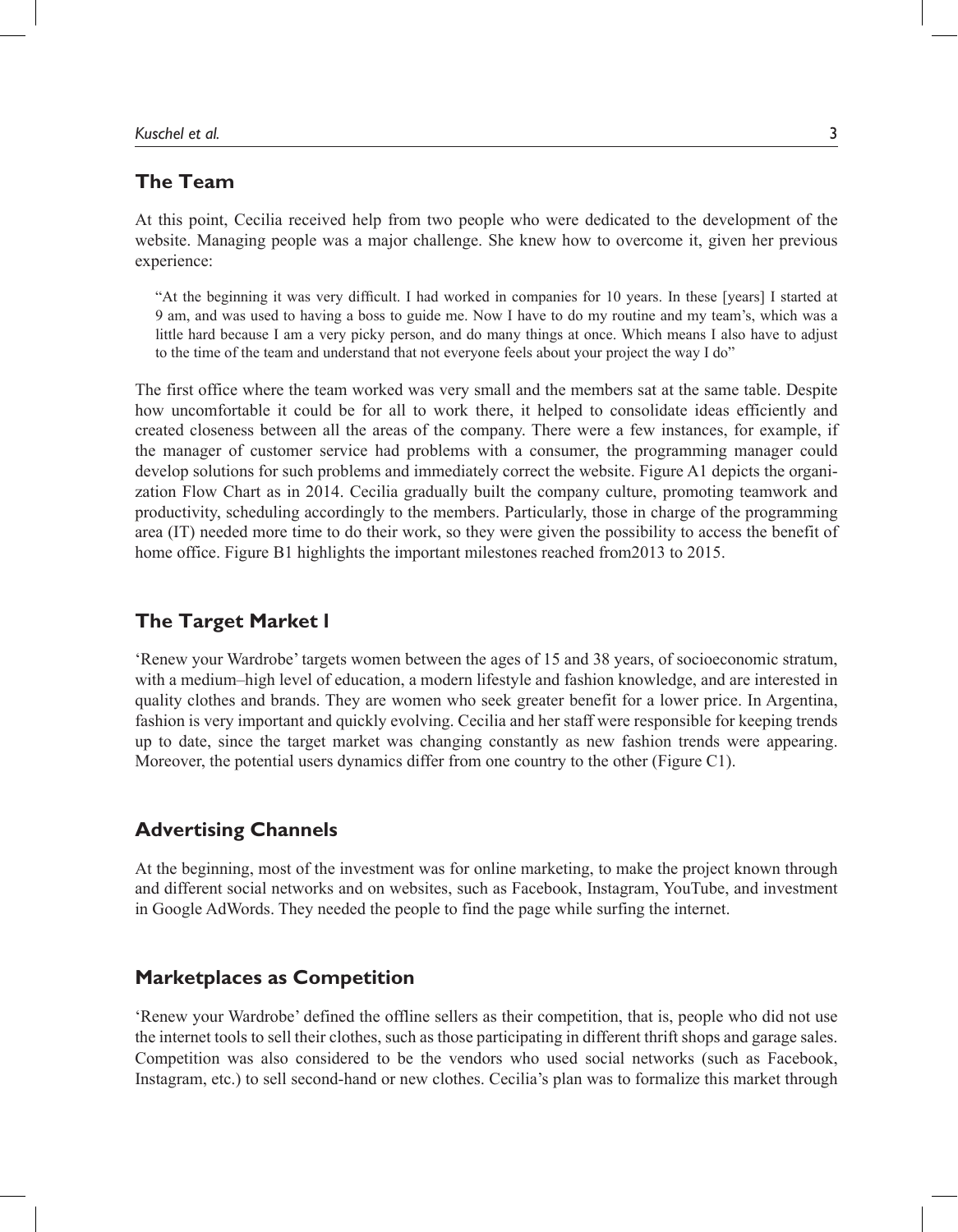her platform and expand the means of payment to facilitate the purchase process. E-Commerce sites like Dafiti or Falabella were not considered initially as competition, as Renew your Wardrobe was considered a marketplace. However, it could be considered to the extent that they sell the same product, differing only in their business model. The marketplace is a virtual market, where exchanges take place and there is interaction between buyers and sellers, as in the traditional market. The difference is that everything is carried out online. The market places, as any other electronic business model, include businesses selling to other businesses (B2B), business selling to consumer (B2C) and consumer selling to consumer (C2C). Renew your Wardrobe is designed to be an intermediary for C2C users and to simplify the contact between the participants in the online market.

#### **Renew your Wardrobe Development**

Thanks to the ascent of the page, some investors got interested and provided capital in 2014 to further enhance the project. In December 2014, Renew your Wardrobe had 10 employees, who were involved in web mastering, marketing, business administration, customer service and product. The striking thing about this team is the 'Cool Hunters', the people who know about current trends and accept or reject the clothes that are uploaded to the site, which gives a different brand positioning. For the growth of the team, they invested in a new office, where they were further apart, but still the close communication that was in the previous office still prevailed. In addition, Renew your Wardrobe had a mechanism to facilitate further selling the clothing to employed women, thus creating the 'VIP Service'. Renew your Wardrobe brought together more than 15 women, including actresses, models, singers and dancers to participate in the partnership with the *Pequeños Pasos Foundation*, an association that fights against child malnutrition. These women sold their dresses through the page and Renew your Wardrobe donated 100 per cent of the profits to this worthy cause. Cecilia thought big when executing the idea of expanding their business abroad. Thus, RenuevaTuCloset.com, the 'landing page' for Latin America, was started, initiating activities in Chile.

#### **Online Market in Chile**

Over time, the comfort, the ability to contribute and convenient prices were the factors that influenced the consumers to place orders in the various categories that e-Commerce offered (CCS, 2015a). In Chile, e-Commerce has gained ground in recent years. In just three years (2011–2013), the number of companies doing online shopping doubled from 1253 to 2857. The Chamber of Commerce of Santiago (CCS) reported that during 2014 and 2015 it is estimated that sales in the domestic e-Commerce will exceed two billion dollars, with annual growth rates between 20 and 30 per cent. This information is contextualized in a market where Internet users in the country exceed 10 million people. According to the President of the Chamber of Commerce of Santiago (CCS), the meeting E-Commerce Day (May 2014), he noted that during 2013, online sales were in the country reaching the figure of US\$1,600 million, equivalent a rise of 25 per cent compared to 2012, who also appraised the strategic role that the Online commerce has taken for all retail, which ultimately translates into increased sales for companies, regardless of the channel through which it finally materializes. Appendix D depicts data of industry study of e-Commerce in Chile.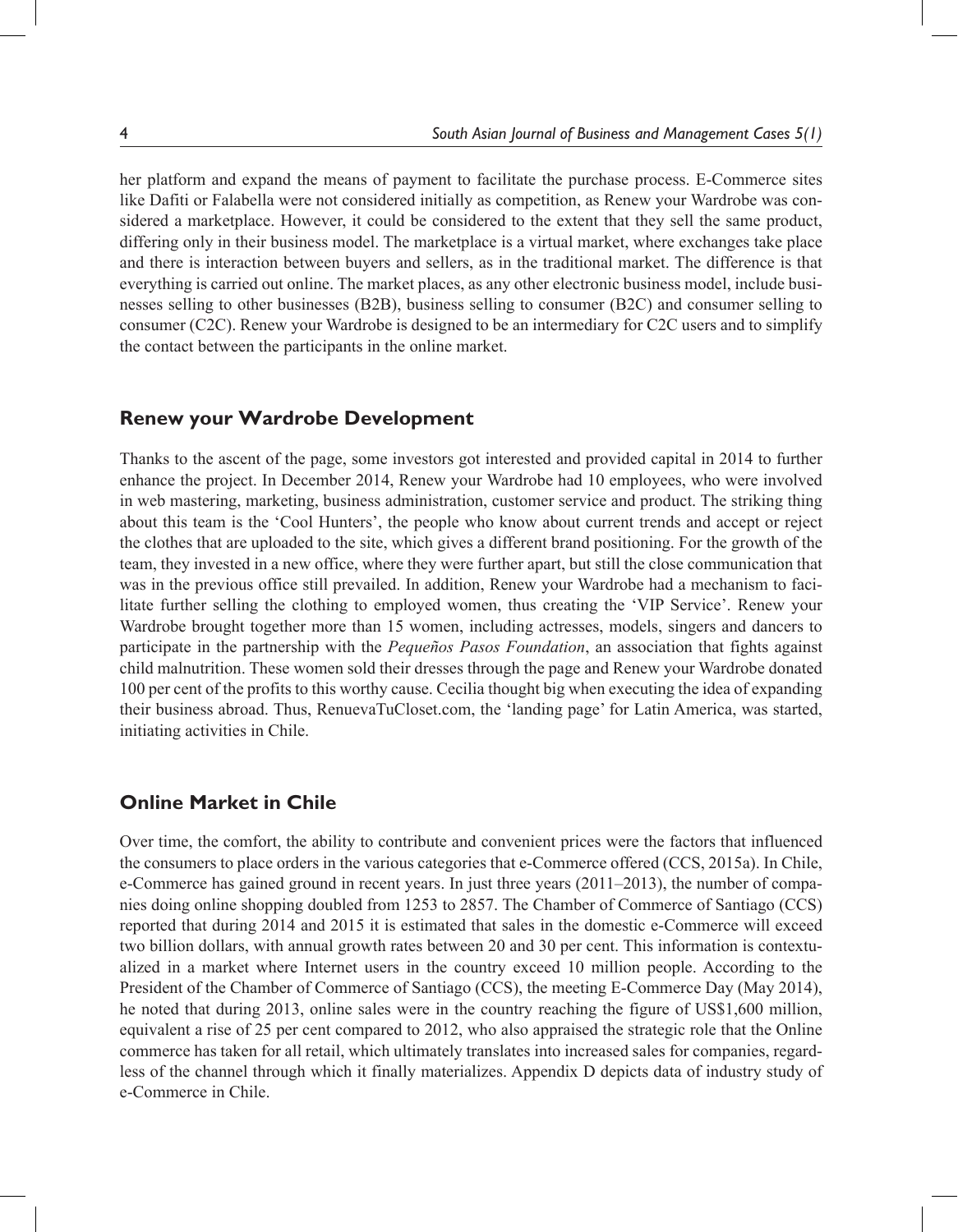#### **The Challenge 2015**

For international expansion, Cecilia had to face several challenges, such as cultural differences, market behaviour, the way women choose and buy in that country, and the language used by the site to reach users. For this reason, and having been awarded US\$40,000 by the accelerator programme Start-Up Chile, Cecilia decided to make teams of Chilean nationality to be in charge of the adaptation of the site.

As the project was still at an early stage in Chile, what Renew your Wardrobe searched for in an employee's profile was mainly trust. Therefore, the first selection was of a woman as a Country Manager, thanks to the recommendation of someone close to Cecilia. This woman had contacts in the fashion world and knowledge in the area of trends and style.

That funding would be going into the whole business. The reserves were related to paying salaries, office and services (hosting, mail), and online marketing. Half of those funds would be destined to the launch site in Chile and its operations.

What percentage of the budget was intended to drive traffic to the website? How to assemble the team? Understanding the new trends on e-Commerce, should they launch a mobile application? How would the Chilean user act? One of the first marketing strategies designed to spread the brand and inspire clients was targeted at Chilean ambassadors who were pioneers in fashion. Would that work? Chile has always looked at Argentina as the benchmark of fashion. Cecilia knew the importance of the launch in Chile. The result would affect their plans of spreading to other countries of Latin America. She needed to succeed in this phase.

# **Appendices**

# **Appendix A**



**Figure A1.** 2014 Organizational Flow Chart of RenováTuVestidor

**Source:** Flow chart provided by Cecilia Membrado, the CEO of Renew Your Wardrobe.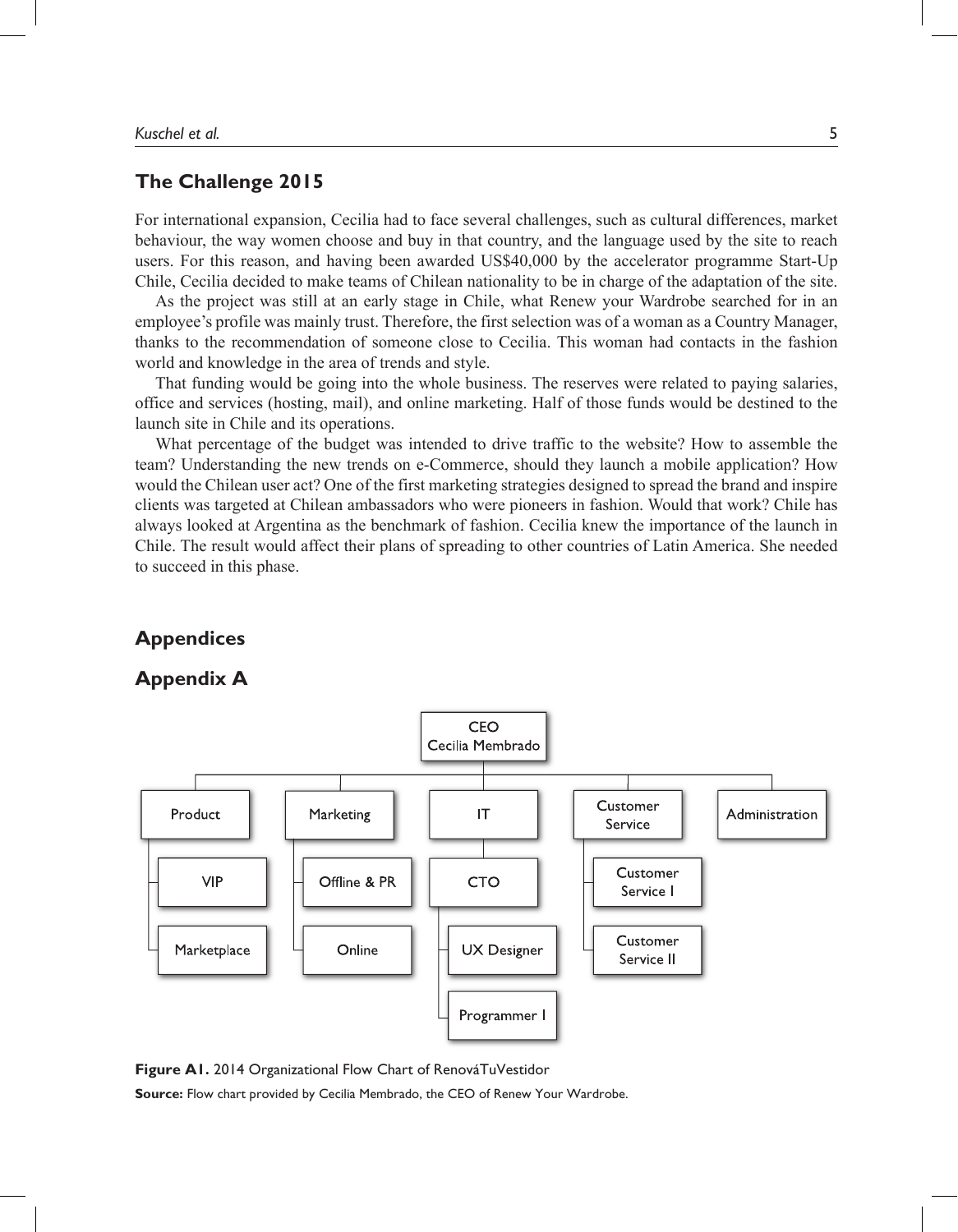# **Appendix B**



#### **Figure B1.** Renew your Wardrobe Timeline: Highlights from 2013 to 2015

# **Appendix C. Study of Potential Users**

According to the Economic Commission for Latin America and the Caribbean (ECLAC, 2012), studies regarding the digital gender gap reflecting the social gender gap in Latin America are scarce. However, data from household surveys of the respective countries have been drafted (ECLAC, 2014).



**Figure C1.** Gender and Internet Use for 2013 (in percentages) in Latin America (14 countries) **Source:** ECLAC, 2014.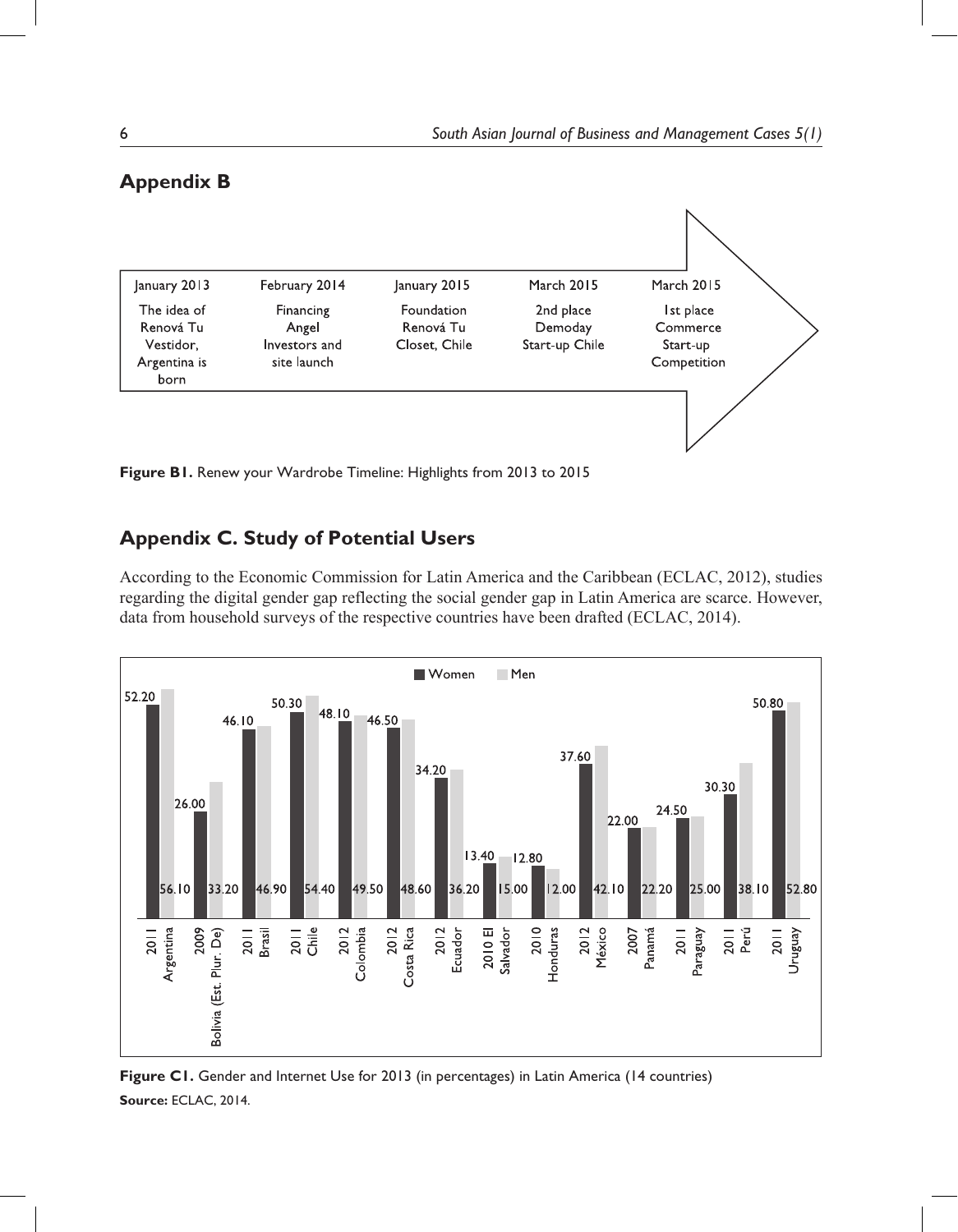#### **Appendix D. Industry Study: E-Commerce Data in Chile**

- In Chile, the number of companies that trade in marketplace today has increased, from 1,253 in 2011 to 2,857 in 2013, and keeps growing (CCS, 2015a).
- Estimated sales for 2014 and 2015 exceeded 2 billion, with annual growth rates between 20 and 30 per cent (CCS, 2015a).
- Retail e-Commerce area participation is increasing, but still below the global figures (77 per cent) with growth of 72–74 per cent in 2013 year (CCS, 2015a).
- Among the most popular sites on the web, e-Commerce and retail is the number 10, below news, where the Search Engines and service channels are leading categories (CCS, 2015a).
- Chile is the third largest consumer in Latin America, with an average ticket of US\$77 that is under Brazil and Argentina (CCS, 2015a).
- Generally, 25 per cent of product sales on e-Commerce in Chile are electronics (CCS, 2015a).
- Today's Chilean consumer is a more trained user in sales portals such as e-Commerce and retail. Because of this, from 2012 to 2013, there has been an increase of 16 per cent in complaints was, with 50 per cent of these complaints in coupons and retail (SERNAC, 2014).
- On 4 May 2015, Santiago Chamber of Commerce launched a campaign to encourage Internet shopping. 'Simple, safe and sitting' is the campaign slogan to promote e-Commerce and which was run from 4 May 2015. It is a creative bet that includes urban interventions with motorized chairs that circulated through the streets of Santiago (CCS, 2015b).

#### **Acknowledgement**

The authors wish to express their sincere thanks to Cecilia Membrado of 'RenováTuVestidor' for her support to develop this case and her consent to publish in *South Asian Journal of Business and Management Cases*. For this case development, Cecilia Membrado agreed to be interviewed. All interviews (31 July 2015, 22 September 2015) were audio-recorded and analysed.

#### **References**

- CCS. (2015a). Trends in the digital economy 2015. Retrieved 30 December 2015, from https://prezi.com/gk2 xrhw1g1jx/tendencias-de-la-economia-digital-2015/
- CCS. (2015b). CCS launches campaign to encourage Internet shopping. Retrieved 30 December 2015, from http:// www.ccs.cl/prensa/2015/05/Campa%C3%B1a%20SSS%20Inicio%20Campa%C3%B1a.pdf
- ECLAC. (2012). *Gender differences in Internet use in Latin America*. Retrieved 30 December 2015, from http://www. cepal.org/mujer/noticias/noticias/9/48019/5\_Navarro.pdf
- ECLAC. (2014). *Analysis indicators of the empowerment of women in Latin America and the Caribbean.* Retrieved 30 December 2015, from http://www.cepal.org/deype/noticias/noticias/3/53123/CE13-OIG\_Autonomia-Economica.pdf
- SERNAC. (2014). Descriptive study of e-commerce in Chile and analysis complaints to SERNAC. Retrieved 30 December 2015, from http://www.sernac.cl/wp-content/uploads/2014/08/Reporte\_E\_Commerce\_Reclamos-2013-2014.pdf

# **Author's Bio-sketch**

**Katherina Kuschel** holds a PhD in Social Psychology from Universitat Autònoma de Barcelona. She is a Professor of Management at Universidad del Desarrollo. Her area of research is women entrepreneurs in technology.